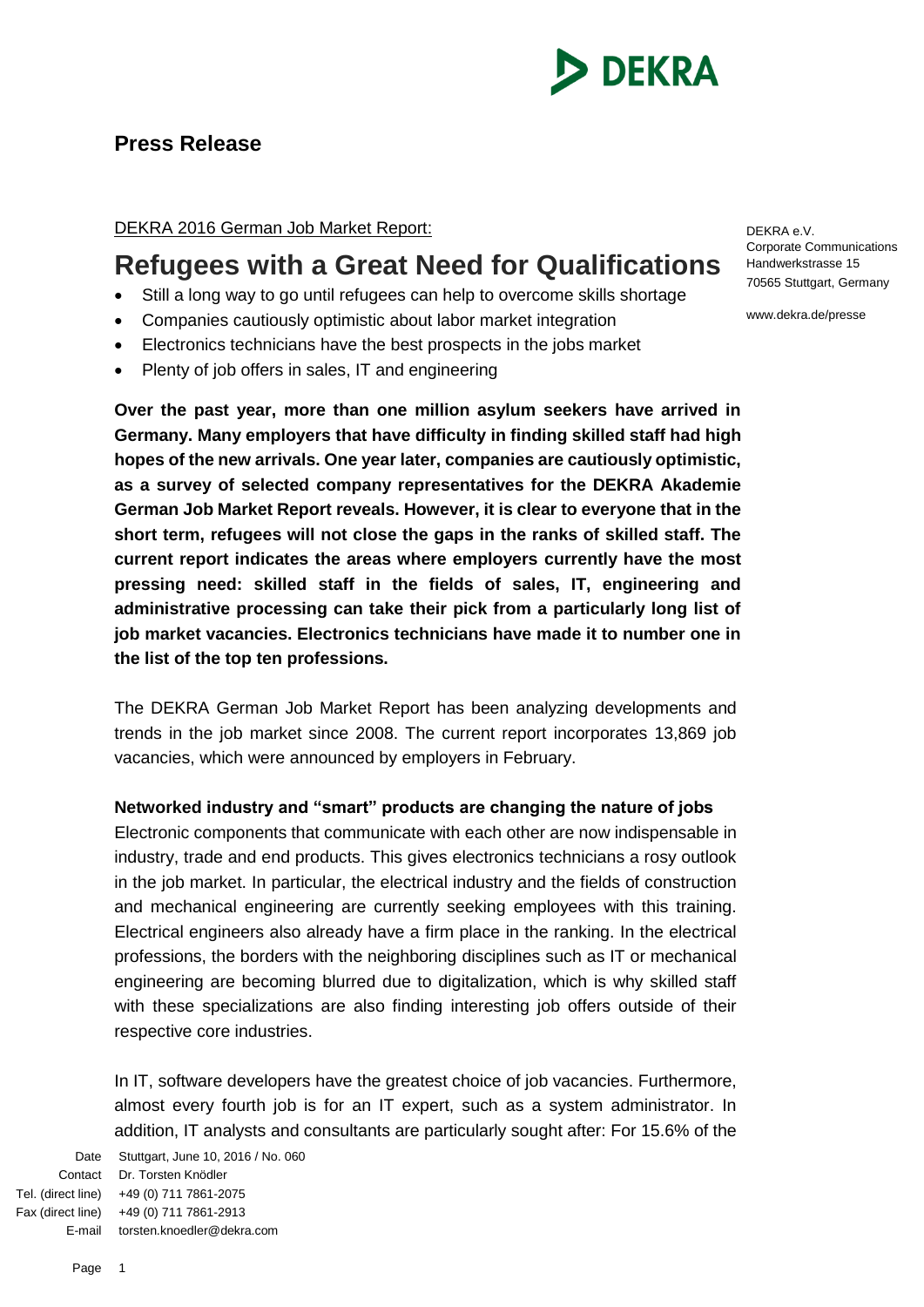

IT vacancies, candidates must have business know-how combined with expertise in data analysis (2015: 11.5%).

#### **Personal customer relationships remain important**

Increasingly digital communication channels cannot replace personal contact in sales and marketing. Customer consultants and account managers are ranked second in the job market. Alongside managerial staff for sales management, this year recruiters are particularly focusing on future sales partners. At present, financial services and insurance providers are intensifying the search for candidates with experience in local sales. Call center agents do not feature in the ranking for the first time since the survey began, however; this year, they share twelfth place with sales employees and assistants.

#### **Care professions: Bottleneck worsening and requirements increasing**

Healthcare professionals and nurses have this year "only" taken third place in the ranking. Nevertheless, there can be no talk of an easing in the healthcare sector. The number of job vacancies for nursing assistants is at a record level, for example: This year, the job climbed to thirteenth place. Similarly, carers for the elderly are again represented in the top 25 professions after a fall in the previous year. The indepth analysis of the care professions has also revealed that the duties of nursing care professionals are more demanding today than they were five years ago, and employers are therefore looking for people with greater expertise.

# **High demand for employees in warehouse logistics**

In the field of warehousing and logistics, employers especially need hard-working hands for tasks in goods receipt and dispatch. Up until now, warehouse and transport workers have only once been in the ranking of the most sought-after professions. Furthermore, forklift truck drivers are currently also in great demand. In contrast to this, the job market in the area of transport is cooling slightly.

The job market remains stable, although economic prospects have dimmed. "Given the difficult situation with skilled staff, politicians and businesses are rightfully placing high hopes in the predominantly young people who have recently arrived here," said Jörg Mannsperger, Managing Director of the DEKRA Akademie, when presenting the report to parliamentarians in Berlin. "However, in most cases it will not be possible to integrate them into the job market in the short-term. Refugees often lack the necessary languages skills, or it is difficult for employers to assess their qualifications. Asylum seekers and employers need support quickly, as entry into training or a skilled position is only possible with adequate language skills."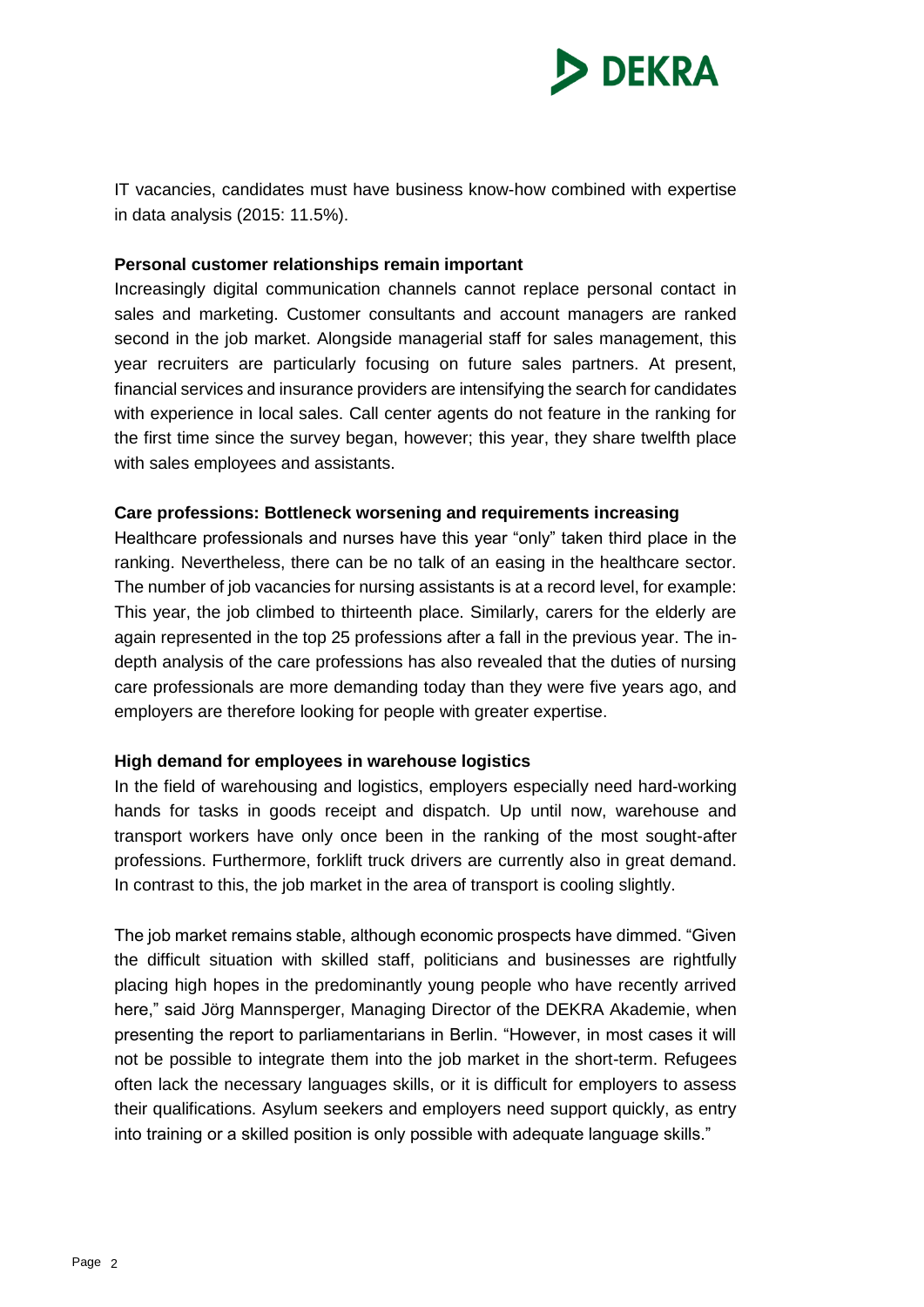

### **Content of the DEKRA 2016 German Job Market Report:**

Job adverts in eleven German daily newspapers, two online job sites and one social network were analyzed during the survey period from February 22 to March 6. The report contains the following:

- An overview of the development of professions and fields of activity
- An in-depth analysis of care professions
- An in-depth analysis of the work of professional drivers
- A supplementary report on the subject of "integration of refugees into the labor market"
- Expert comments on labor market trends

#### **For more information:**

DEKRA Akademie GmbH Dr. Peter Littig Tel. +49 (0) 171 7617400 peter.littig@dekra.com

#### *About DEKRA Akademie*

*DEKRA Akademie GmbH, a subsidiary of DEKRA SE, views itself as an individual advisor and comprehensive process facilitator for qualification. Long-term expertise and experience in the area of training consultation is used to develop new qualification concepts together with partners. With their practice-, customer-, and quality-oriented approach, DEKRA Akademie is one of the largest private training providers in Germany and prepares more than 100,000 participants each year in dealing with changed or new professional requirements.*

#### *About DEKRA*

*DEKRA has been active in the field of safety for 90 years. Founded in 1925 in Berlin as Deutscher Kraftfahrzeug-Überwachungs-Verein e.V., it is today one of the world's leading expert organizations. DEKRA SE is a subsidiary of DEKRA e.V. and manages the Group's operating business. In 2015, DEKRA generated sales totalling approximately 2.7 billion Euros. The company currently employs around 37,000 people in more than 50 countries on all five continents. With qualified and independent expert services, they work for safety on the road, at work and at home. These services range from vehicle inspection and expert appraisals to claims services, industrial and building inspections, safety consultancy, testing and certification of products and systems, as well as training courses and temporary work.*